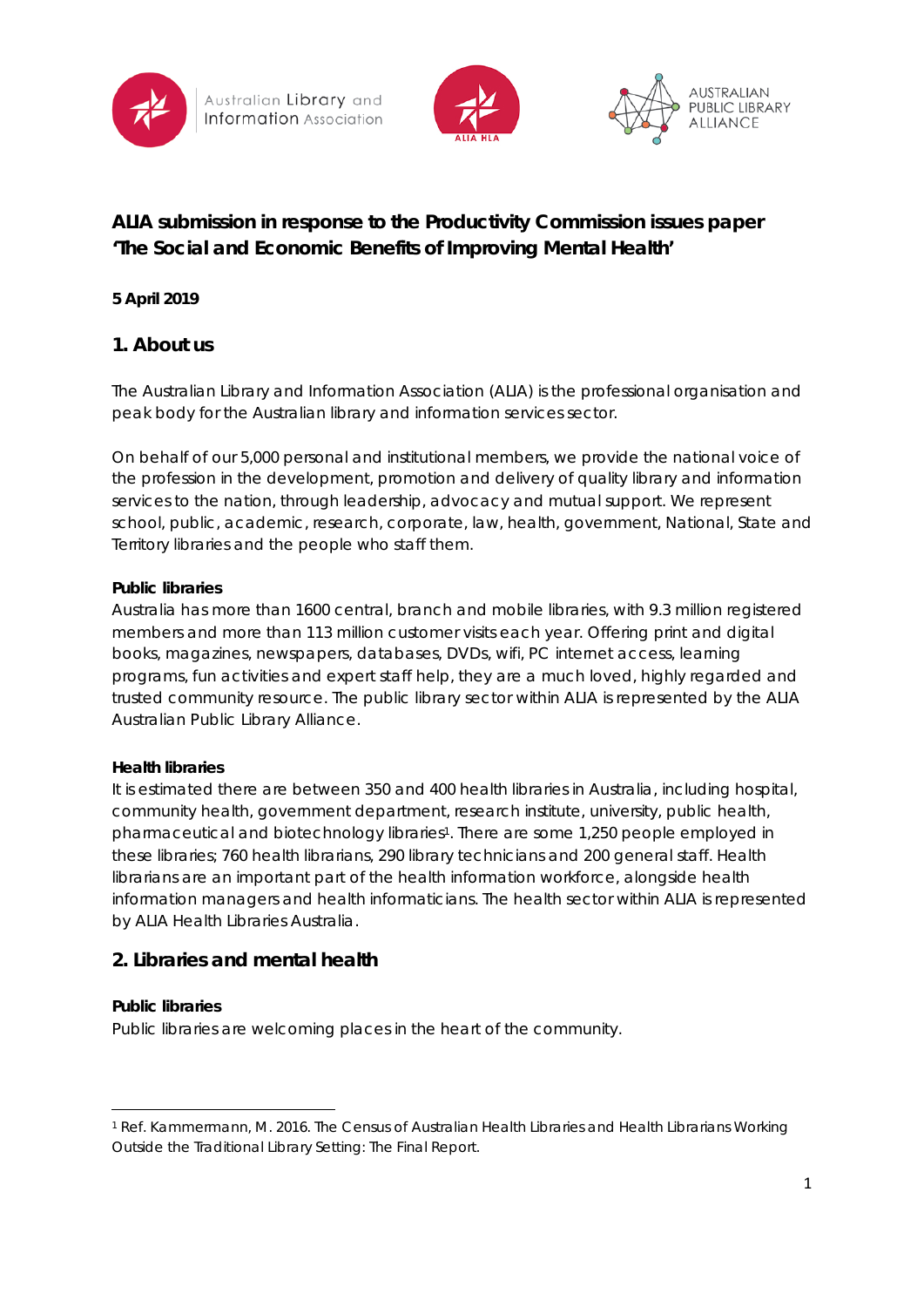- They are places of safety and understanding for people with mental health issues who seek respite from the pressures of school, college, work and home.
- They encourage interaction through group activities and have quiet spaces for individual reflection.
- They provide information for people who are looking for information and answers about ways of managing mental health issues.
- They offer events and health promotion initiatives which raise awareness of mental health issues in the local community.
- They run programs and services to help improve people's quality of life.

Anecdotally, where there are gaps in services and support for people with mental health in the community, libraries provide a default, safe, neutral place. This library role is neither formally recognised nor funded by government but our open-door approach brings with it challenges; for example, requiring councils to invest in training programs for library staff so they can deliver services appropriately to people needing higher levels of support. This is one of the many invisible costs of mental ill-health to the community.

### **Health libraries**

.

The role of health libraries as important sources of information for medical students, clinicians, and other health practitioners; researchers and academics; medical, nursing and allied health students in universities and on clinical placements is well understood. However, health libraries also provide information and education services for hospital-based consumers (patients, families, carers), consumer representatives, volunteers and the broader community, relating to both physical and mental health.

Health libraries are also viewed as 'safe spaces', offering 'protected time' and support for stressed clinicians in their demanding professional roles; students may also struggle to maintain a work-life balance and juggle competing priorities of transitioning to the professional workforce and ongoing specialisations.

Four of the case studies in the Health Libraries Australia and Health Libraries Inc. HeLIINS research<sup>2</sup> deal with consumer health literacy in physical and mental health. For example, *Words for Wellbeing* (Ipswich Hospital Library with the local public library) caters to both mental and physical health<sup>3</sup>.

# **3. Responses to the issues paper**

## **3.1 QUESTIONS ON HOUSING AND HOMELESSNESS**

**What approaches can governments at all levels and non-government organisations adopt to improve:** 

• **Support for people experiencing mental illness to prevent and respond to homelessness and accommodation instability?**

<sup>2</sup> <https://www.alia.org.au/helins-health-libraries-national-standards-outcomes-national-research-project>

<sup>3</sup> [https://www.alia.org.au/sites/default/files/documents/CASE%20STUDY%208\\_0.pdf](https://www.alia.org.au/sites/default/files/documents/CASE%20STUDY%208_0.pdf)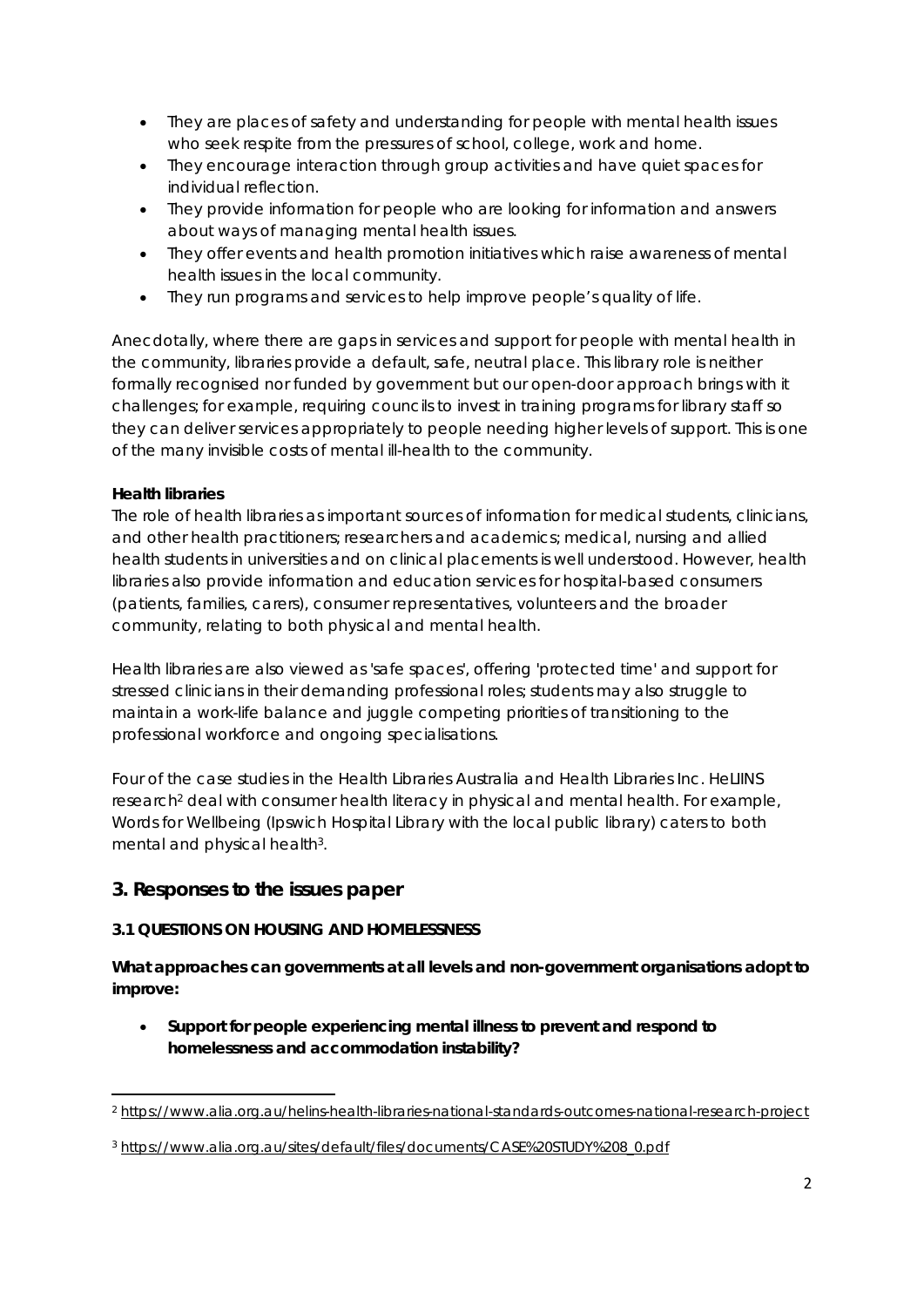Public libraries across Australia provide support and information for people who are experiencing or who are at risk of homelessness. Example: Blacktown City Libraries, NSW, facilitates programs including ongoing employee assistance; an annual health and wellness day; and annual support of RUOK Day.

As public libraries are safe, airconditioned public spaces, they are often used as 'drop in spaces' by people experiencing homelessness.

#### **3.2 QUESTIONS ON SOCIAL PARTICIPATION AND INCLUSION**

*.*

### **What role do non-government organisations play in supporting mental health through social inclusion and participation, and what more should they do?**

Public libraries operate in more than 1600 service points across Australia where they provide a wide range of programs, to support and promote social inclusion. As described above, they function as a critical space where people can feel included in the community.

Example: Lake Macquarie Libraries, NSW, runs 'Sensory-friendly Santa' every December so that children with sensory issues can enjoy a more relaxed holiday experience. At other times of the year, they provide spaces where members of the community can interact and connect with one another, through 'Small Talk Happenings'. These workshops are not exclusive to Lake Macquarie Libraries and these kinds of activities are common across Australian public libraries.

Example: For the last two years, Shoalhaven Libraries, NSW, has run the 'Community Hotseat' program, a calendar of events that provides avenues for social inclusion. It features a monthly talk provided to short term mental health patients at Shoalhaven Hospital to inform them about the services that the local libraries offer. The libraries provide memberships that can be obtained via an unconfirmed address, which means that users can access library services regardless of their residential status.

Example: Woollahra Libraries, NSW, also provides social inclusion through volunteer opportunities that make people who are isolated feel more included in the community. Volunteers can engage in a range of different roles including local history; home library selection; and general library duties.

Example: Libraries ACT has regular visits from patrons with mental health issues who see the libraries in the region as a safe and welcoming space.

*Our library has many regular customers, visiting several times a week and daily in many instances. These customers identify the library as a safe space and use a variety of services from newspapers to computers and programs. Many of these customers are unable to provide a formal submission to the inquiry due to their varied and complex needs, and the inability to decipher the abstract concept of purpose and benefit, and subsequently to articulate what the library means to them*

*Ms W visits our Library once each week. She is an avid DVD borrower. Ms W is familiar with staff, and enjoys interactions with them. Ms W is a regular observer of Giggle and Wiggle as she enjoys the songs and seeing the babies. Ms W visits the library with a support person, but browses the shelves and interacts with staff without supervision. Ms W borrows from the Customer Service Desk as her choices are vetted by staff and*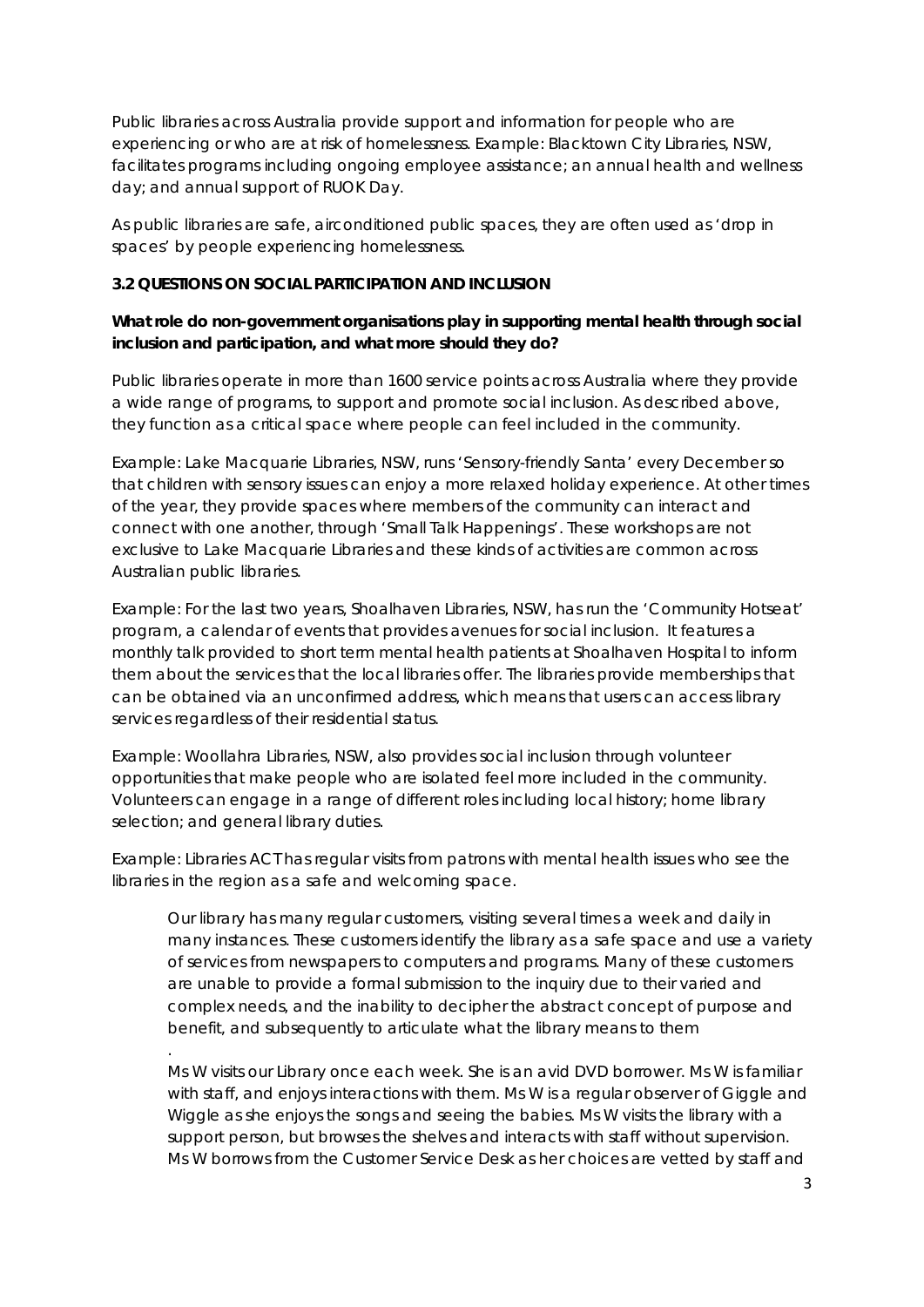*her support worker as requested on her profile by her parents. Ms W is a highlight of the week for staff, who enjoy her sunny disposition and positive interactions.*

*Mr X visits our Library daily for between three and seven hours. He uses the newspaper resources to document statistics from the obituary columns. Mr X is familiar with staff, and other regular library customers, after over many years using the library service. Mr X knows the staff by name, and regularly engages to discuss the newspapers. On occasion Mr X engages with staff to discuss the headlines, in particular the mistreatment of children which he finds distressing. He has required consoling in the*  past when the news becomes overwhelming. The library team notice when Mr X is *absent, and have raised concerns after not seeing Mr X for several days.*

*Mr Z is a regular visitor to the library, up to four times each week. Mr Z enjoys interaction with staff and often asks for assistance when using the internet services. Staff know Mr Z and spend time with him each visit as this is a key part of his library experience. Mr Z has very complex needs, and time and care is required during conversation to ensure his needs are understood and managed. Staff know Mr Z well*  and he is welcomed into the library on each visit. He is a familiar face to other regular *library users and on occasion interacts with other members of the community.*

*Mr X and Mr Z access our Library independently, confirming the library is a safe and supportive environment for people with complex needs to engage. The community members above are valued, and their engagement is an integral part of the Library community.*

Example: The Libraries Tasmania Glenorchy branch has hosted a 'mental health expo' for the last five years. The expo offers the public and service providers the opportunity to engage with one another. In 2018 the theme was 'stronger together' and it had more than 1,000 attendees.

Example: Central West Libraries has trialled Reading Well as part of an international movement to explore the benefits of 'bibliotherapy'. A bibliotherapy program sees libraries partnering with GPs to prescribe books which may help with mental or psychological disorders such as anxiety, depression and dementia.

### **Are there particular population sub-groups that are more at risk of mental ill-health due to inadequate social participation and inclusion? What, if anything, should be done to specifically target those groups?**

Older Australians are more at risk of mental ill-health and feelings of social isolation and this is another space where public libraries assist by facilitating programs such as Tech Savvy Seniors and programs via the Be Connected network that support digital literacy in older Australians.

Example: Lake Macquarie Libraries, NSW, also provides support in this area through the 'Over 55's Program' which is run by its Aged Services Officer.

Public libraries often facilitate workshops and programs that support youth mental health.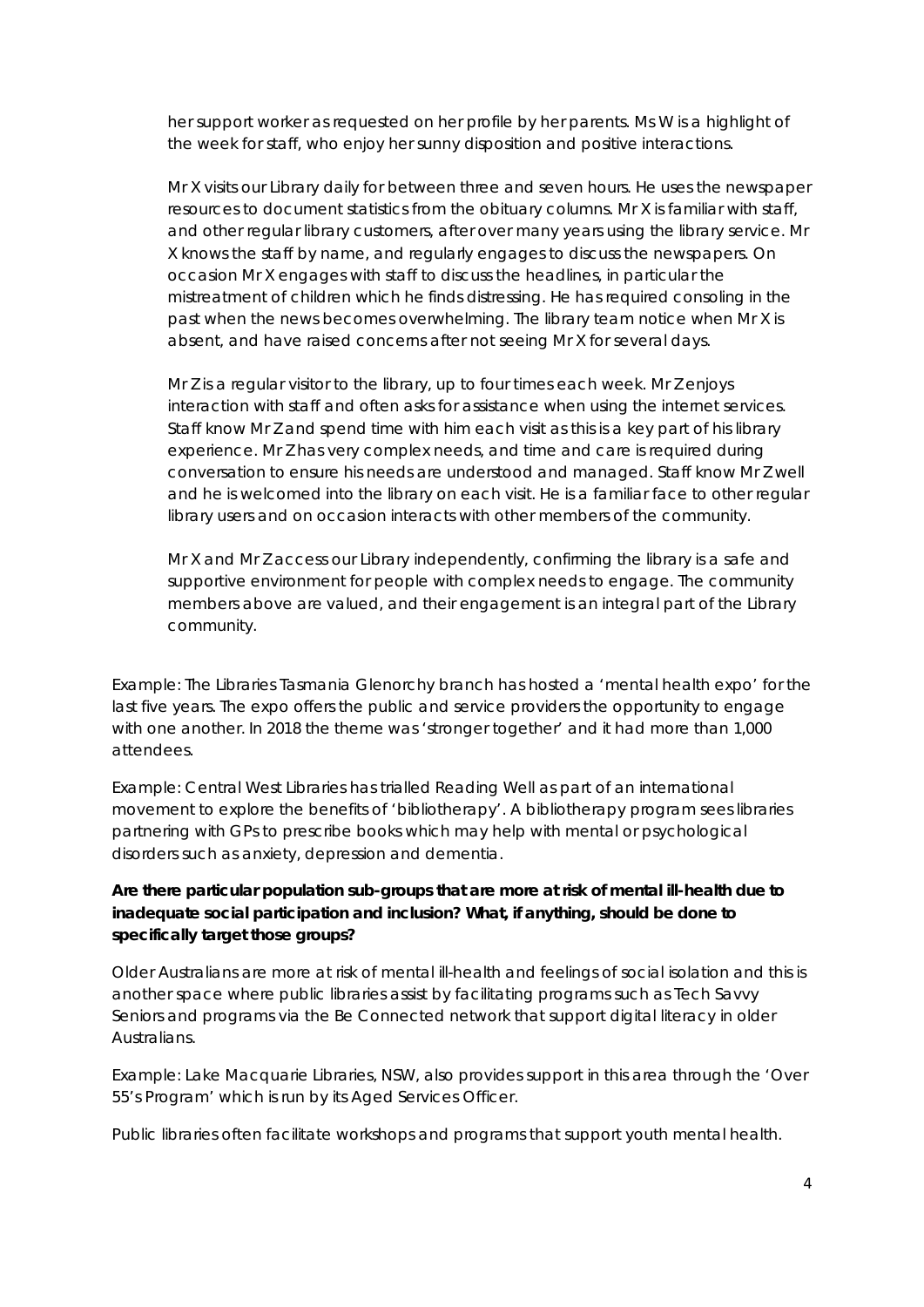Example: Lake Macquarie Libraries, NSW, facilitates the ongoing workshops 'The Nervous Anxious Child', and 'Developing Emotionally Strong Children'.

The continued support and funding of these programs and other social inclusion programs that libraries run is critical to their continued success.

### **3.3 QUESTIONS ON FUNDING ARRANGEMENTS**

### **How could funding arrangements be reformed to better incentivise service providers to deliver good outcomes, and facilitate coordination between government agencies and across tiers of government?**

As has already been stated, the role of libraries in supporting people experiencing mental health issues has not been formally recognised by government. This means that service provision is dependent on the capacity of the library team (with many other demands on their time) and on the capability of staff who may or may not have received appropriate training.

A pilot scheme could be run a small group of libraries to assess the benefits of a more formal, government-funded program, creating a defined, publicly-acknowledged, measurable role for public libraries in supporting people with mental health issues, their families and carers.

# **4. Summary**

Public libraries across Australia provide and facilitate invaluable, community-focused workshops and programs for people with, or at risk of developing, mental ill-health. We provide information, raise awareness and aim to help remove any stigma from mental health issues. Hospital libraries, in addition to providing evidence-based information about mental health, are involved with work-based mental health programs, supporting health professionals for whom it is essential to care first for themselves, before being able to care for others.

As libraries provide this ad hoc support for library patrons it often falls on individual libraries to train their staff in mental health first aid. Additionally, as reading plays an important role in maintaining good mental health, by allowing people to explore other places, times, people, situations, and look for meaning in their own lives, the role that libraries in providing access to books cannot be undervalued.

ALIA recommends that there be more formal support and funding for libraries to facilitate this support, starting with a pilot scheme. Funding for a pilot of a more 'joined up' approach between existing service providers would demonstrate how libraries, in partnership with case workers, could assist those suffering metal illness to be safe and utilise these welcoming and supportive community spaces.

The introduction of more consistent and formalised funding to enable public libraries and hospital libraries to run the programs and workplace initiatives described in this submission is critical to ensure that libraries can continue to provide these services.

ALIA, ALIA Australian Public Library Alliance and ALIA Health Libraries Australia would welcome the opportunity to engage in discussions with the Productivity Commission about the points raised in this submission.